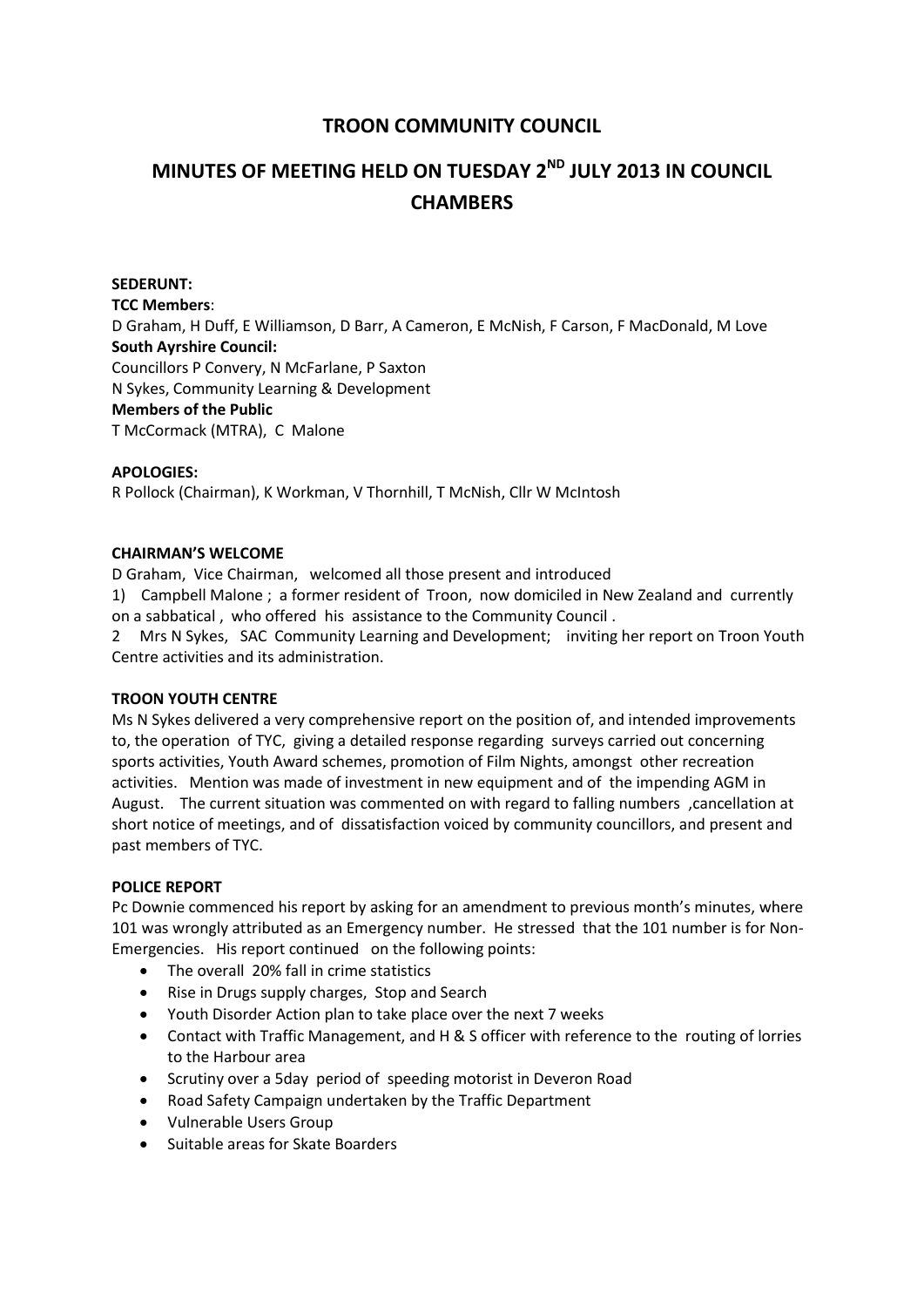- Of better signage required re vehicles parking on the Prom, and explained the details of taxis parking at Templehill and in Portland Street
- He undertook to to investigate an enquiry from Cllr McFarlane re the legality of a group busking in Academy Street.

## **APPROVAL OF MINUTES**

With the amendment re the Non-Emergency Phone no. 101, the minutes were approved by E Williamson, and seconded by D Graham.

## **MATTERS ARISING**

- Shelter at South Beach repainting has now been satisfactorily carried out
- Web Site now up and running; D Graham, H Duff, A Cameron, F Macdonald and M Love to attend in-service training (M Love to notify R Pollock of names of members involved)
- Bollards Repair at Merrick Ave now completed
- Inspection of Beach after last meeting now cleared
- Toilet Block at Barassie signing imminent
- Beach Road Walkway Cllr Convery will pursue
- Bruce's Trail Leaflets now available at the Library and Morrisons

## **YOUTH FORUM REPORT**

None available

## **CORRESPONDENCE**

Letter from Marr Rugby Football Club president – Members agreed to send a £50 donation. Proposed by E Williamson and seconded by D Barr

## **COUNCILLORS' REPORTS**

**Cllr N McFarlane** spoke of the following:

- SAC Community & Learning Development representative's report re Troon Youth Centre
- Coastal Rowing magazine available in Library detailing activities/opportunities
- Struthers Primary School encouragement for children to travel to school by bike, a safety barrier having been erected and the establishment and imminent opening of 2 nursery classes
- Municipal Club House -some agreement with developers and Welbeck Golf Club
- Council Holiday being increased to 7 weeks

**Cllr P Saxton** spoke of the following:

- CCTV at Muirhead Primary School no further progress. F Carson suggested that the installation of shutters be unworkable. Discussion took place re prosecutions for vandalism and of parental responsibilities.
- Repainting work at Shelter having been completed satisfactorily
- Swing Park funding
- Storage for TCC having been organised in the Town Hall
- Marr Trust no notification of meetings having been sent to E McNish and H Duff. M Love was asked to e-mail details of both members on receipt of contact details of the Trust from P Saxton.
- An unclear picture of Troon Youth Centre and suggested that Community Councillors should attend the AGM.